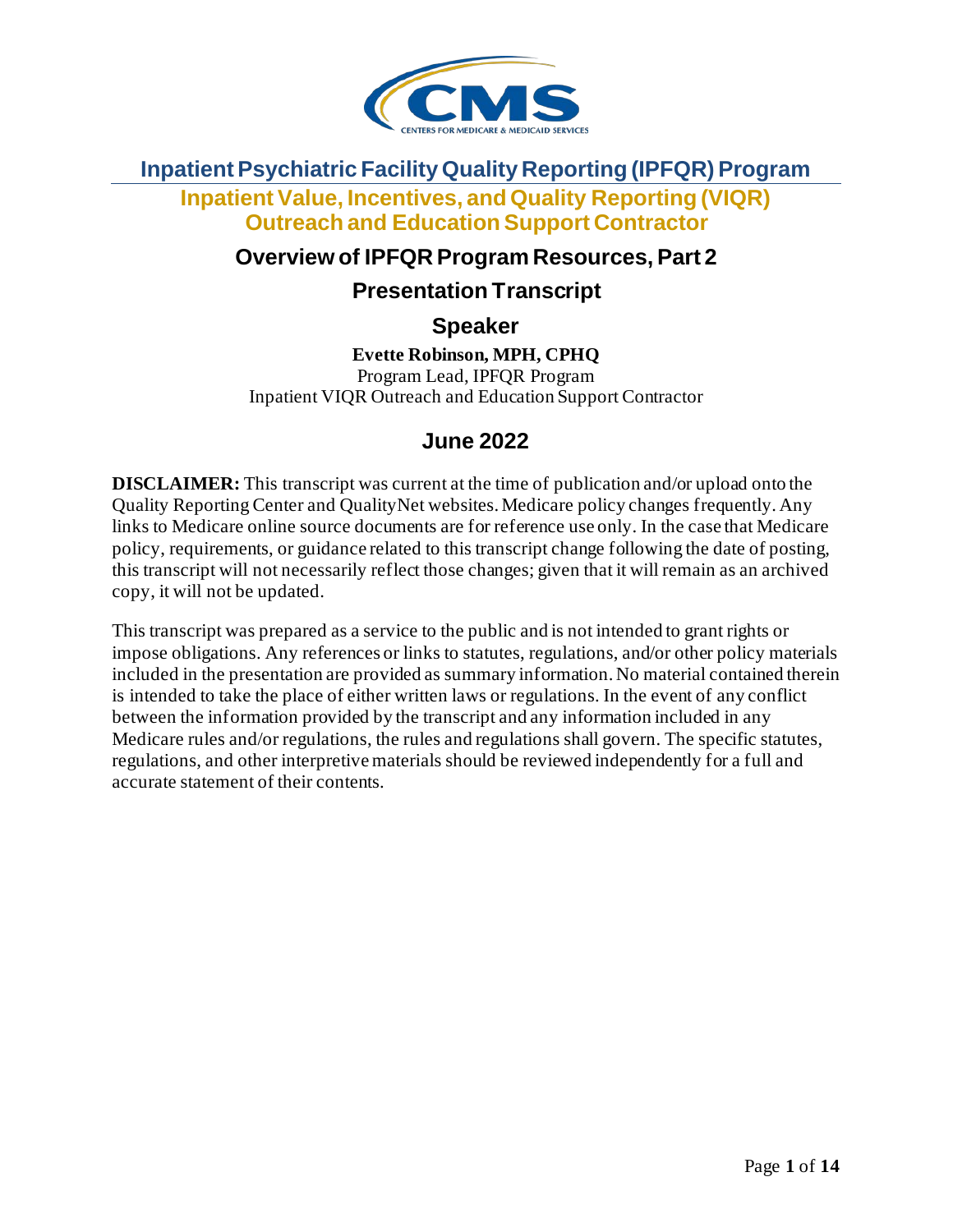**Evette Robinson:** Hello! My name is Evette Robinson. I am the IPFQR Program Lead for the VIQR Support Contractor, and I am happy to present this On Demand presentation titled, *Overview of IPFQR Program Resources, Part 2*.

> Part 1 of this webinar series included a review of the various resources available for download from the QualityNet IPFQR Program Resources web page.

The purpose of Part 2 of this series is to help participants navigate the QualityNet website to locate the *Specifications Manual for National Inpatient Psychiatric Facility Quality Measures,* heretofore referred to as the IPF Specifications Manual, and answer several commonly asked questions related to the manual.

By the end of this presentation attendees will be able to locate the IPF Specifications Manual and leverage its contents to optimize success in the IPFQR Program.

If you have any questions pertinent to the webinar topic, please send an email to [WebinarQuestions@hsag.com](mailto:WebinarQuestions@hsag.com). Write "IPF Program Resources, Part 2" in the subject line. If your question pertains to a specific slide, include the slide number in the body of the email.

Let's begin with a review of how you can access the IPF Specifications Manual on QualityNet.

There are a few ways to access the IPF Specifications Manual. The simplest way is via the URL provided on this slide. We recommend that you bookmark this in your browser for future reference. To access the manual from the QualityNet home page, you will first click on the Inpatient Psychiatric Facilities button indicated by the red box on this slide.

This brings you to the IPF Overview page, where you can click on the blue button labeled IPF Specifications Manual to access the latest version. In Part 1 of this webinar series, we demonstrated how you can also access the manual from the IPFQR Program Resources web page, so we will not review that again in this presentation.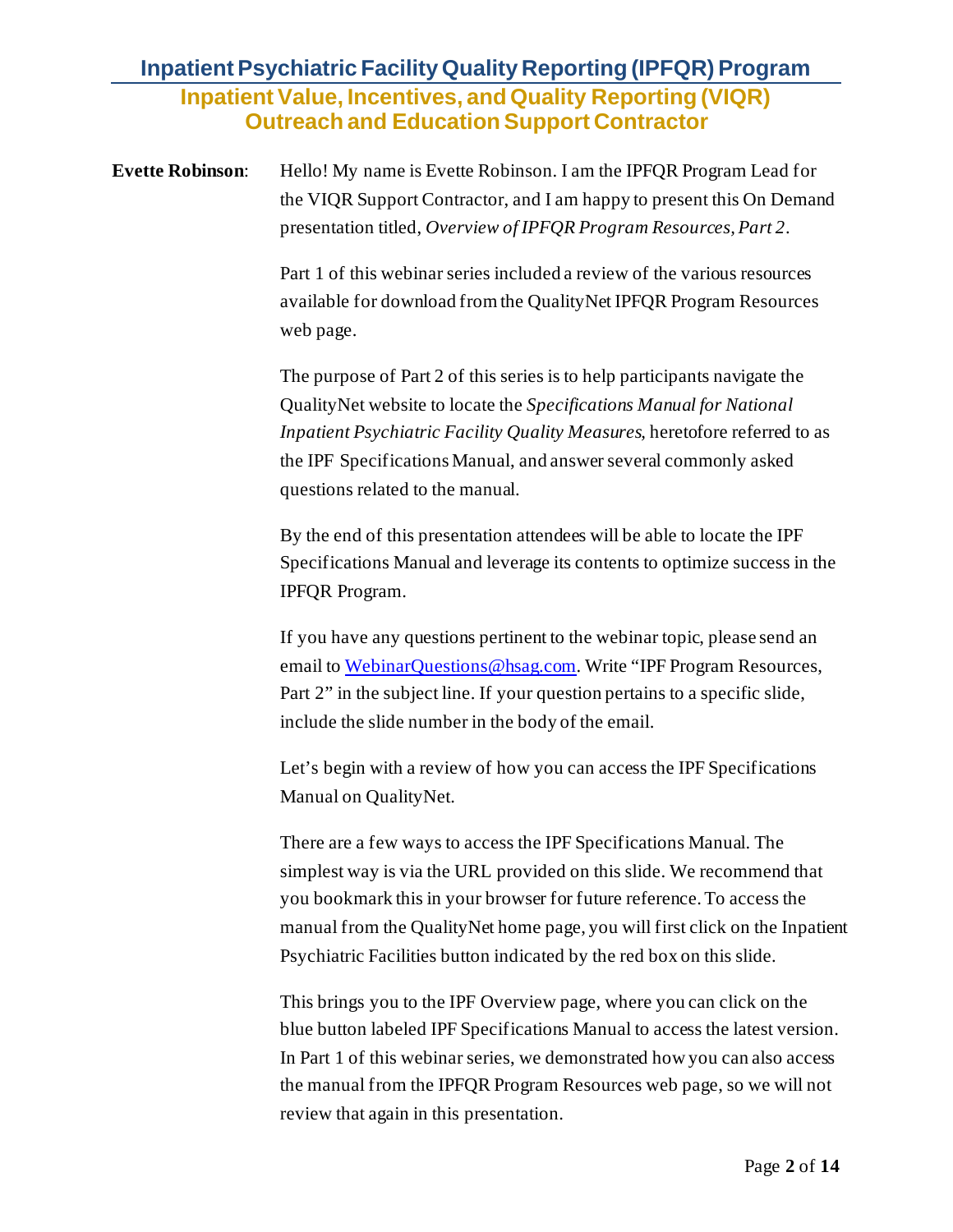Alternatively, if you scroll to the bottom of the IPF Overview web page you will find another option, which is to click on the blue Learn More button.

When you click the Learn More button at the bottom of the IPF Overview web page, you will come to the IPFQR Overview web page, where you can access the latest version of the IPF Specifications Manual under Key Documents on the right side of the web page.

So, let's dive into the IPF Specifications Manual and commonly asked questions.

When you arrive on the Inpatient Psychiatric Facility Specifications Manuals web page, you will see the most recently published version of the manual. A ZIP folder containing the complete manual and the associated Release Notes document can be downloaded from the table near the top of the page. You can access prior versions from the menu on the left side of the screen. For the purposes of this presentation all content will focus on version 1.0a of the IPF Specifications Manual, as it is the version relevant to those who chose to voluntarily submit patient-level data during the upcoming summer 2022 submission period.

When you download and open the ZIP folder, you will see three files: the IPF Specifications Manual in a PDF file and two Excel files, the clinical data XML file layout and the non-measure XML file layout.

Rather than review each section of the IPF Specifications Manual, page by page…

Or by every row of the XML file layout spreadsheets...

This presentation will address several questions that CMS has received from IPFQR Program stakeholders since the publication of the first IPF Specifications Manual. Along the way, I will include information on where to find relevant guidance in the manual and/or published in articles of the QualityNet Q&A Tool.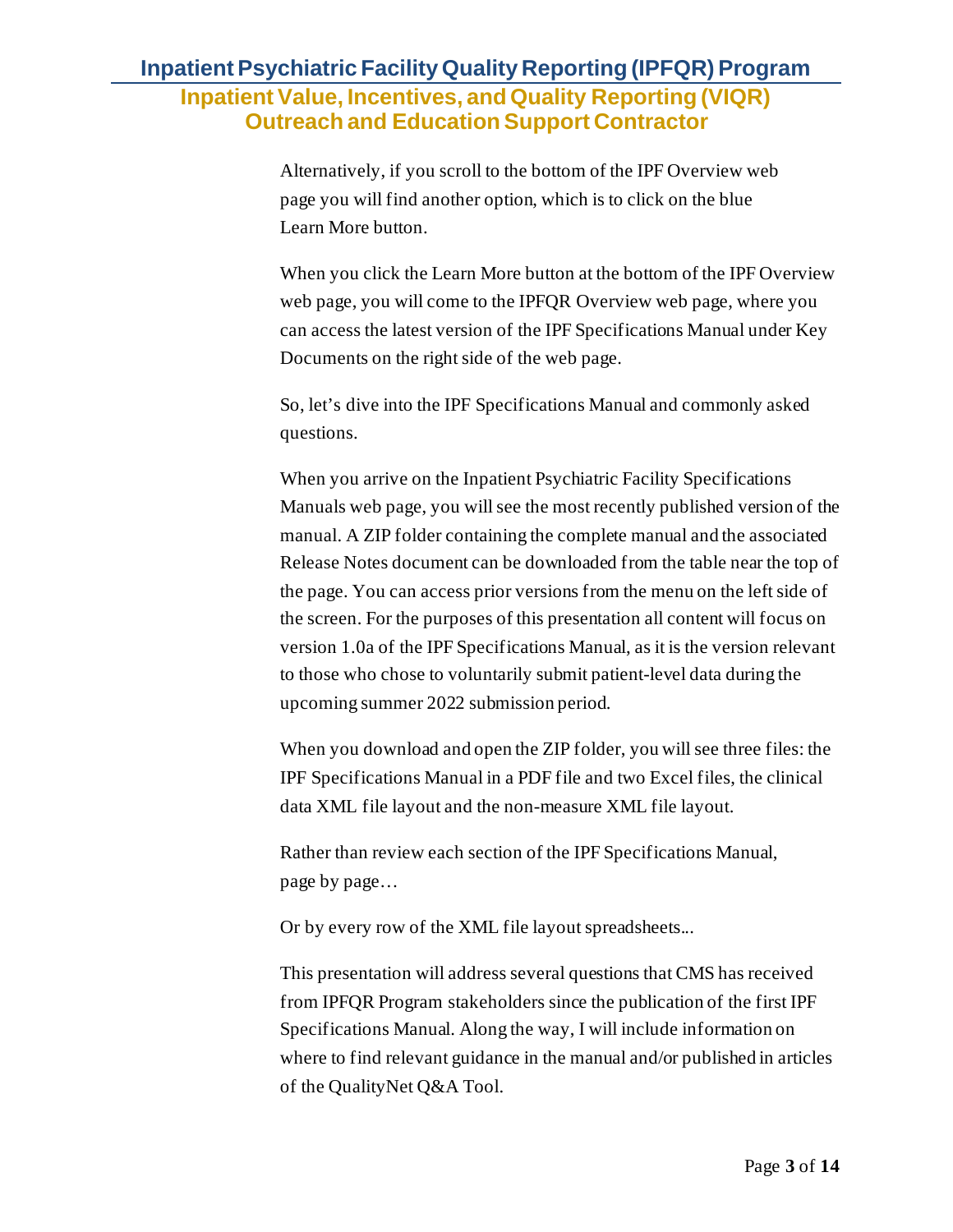One of the first questions we received after the publication of the IPF Specifications Manual was, "Why isn't there an IPFQR Program Manual after version 7.0a?" Due to CMS' decision to transition from aggregate to patient-level reporting of measure data for the IPFQR Program per the FY 2022 IPF PPS Final Rule, which you can access by clicking on the link on this slide, CMS decided to discontinue producing the IPFQR Program Manual. Instead, CMS created the IPF Specifications Manual and several supporting resources to be used going forward. These documents are modeled after those used by the Hospital Inpatient Quality Reporting, or IQR, Program.

How will I know when a new version of the manual is available for download? CMS communicates the availability of the IPF Specifications Manual, as well as other program resources and updates, to subscribers of the IPFQR Program Listserve. We recommend that you sign up for the IPFQR Program Listserve, if you have not already, by clicking on the link on this slide to ensure that you receive timely communications.

What changed from the previous version to the current version of the IPF Specifications Manual? A Release Notes document is posted each time a new version of the manual is published. Where possible, the document includes the page number where information was added or changed. The document also states when information was removed. You can download the Release Notes document from the QualityNet Inpatient Psychiatric Facility Specifications Manuals web page using the link on this slide.

Why are specifications about the Timely Transmission of Transition Record, or TR-2, measure in the manual for calendar year 2022 discharges if the measure was discontinued after calendar year 2021? In anticipation of this question, CMS included a footnote on page 87 of the IPF Specifications Manual, version 1.0a. Footnote 2 states, "Eligible IPFs will collect Timely Transmission of Transition Record (TR-2) measure data through December 31, 2021, and report the data to CMS for the IPFQR Program for the last time during the summer 2022 data submission period.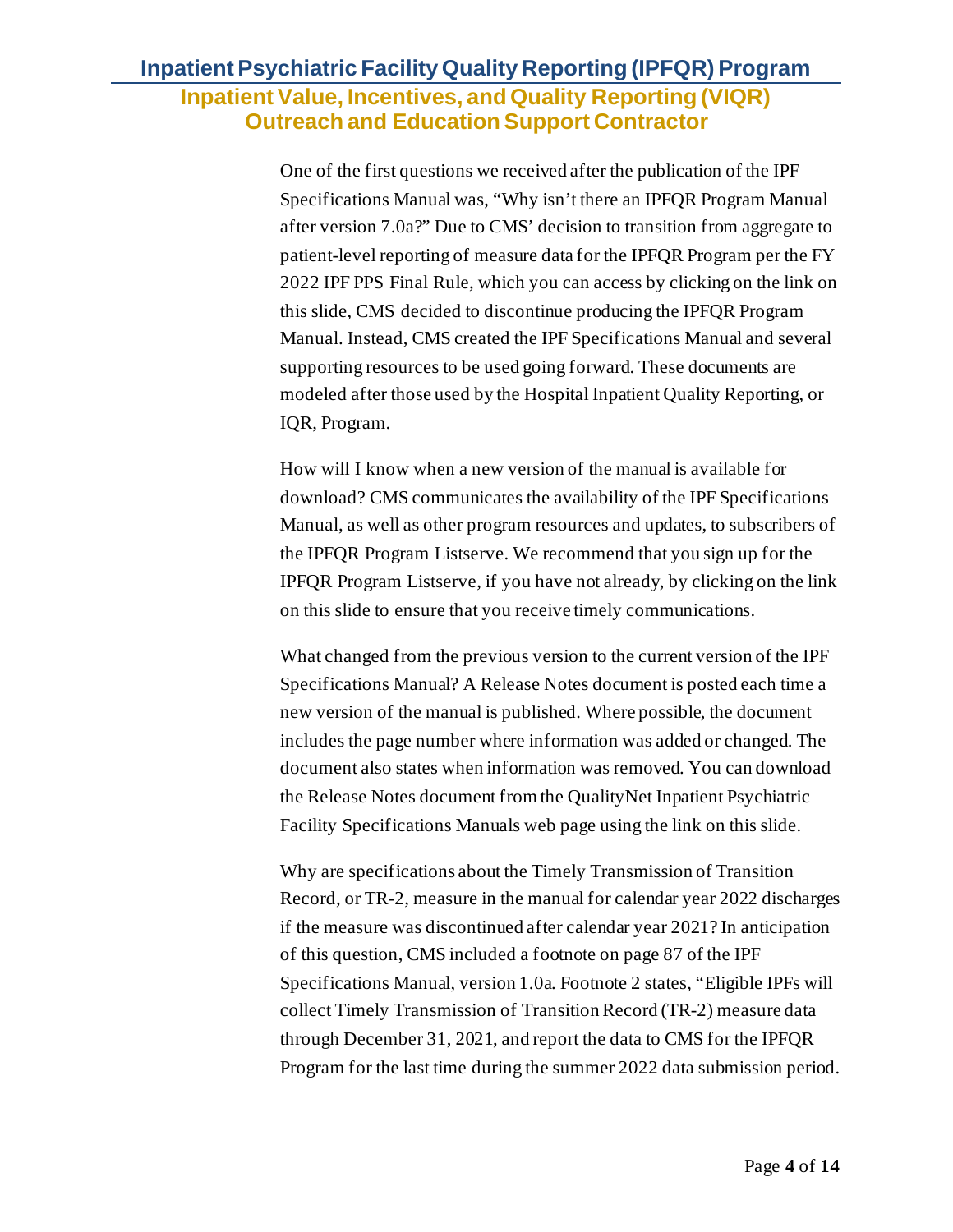This IPF Specifications Manual provides guidance for calendar year 2022 discharges; however, this measure is included because it is the only resource available to providers who choose to voluntarily report TR-2 measure data at the patient-level during the summer of 2022." While we are on the topic of the transition record measures, we will address several questions about these measures in the next several slides.

How do I abstract for the Transition Record measures if the patient has multiple admissions to the IPF, and the visits are combined into one encounter? A transition record must be created for each discharge from the IPF and abstracted accordingly, not based on how the patient encounters are billed. This information is addressed in the Episode of Care section on page 7 of the IPF Specifications Manual, which states: "For the Transition Record measures, abstract each discharge from the IPF separately, regardless of whether the patient was discharged from the IPF to home, to another unit within the same facility, or to a different inpatient facility. If a patient is transferred from an IPF unit to another IPF unit within the same healthcare system, and the IPF units share the same CCN, this should be abstracted as one episode of care." You can also refer to the published article KB0017308, accessible from the link on this slide, for additional guidance. Throughout this presentation you will see links to articles that start with the letters KB, which stands for Knowledge Base.

Where can I find a complete list of the 11 data elements that must be in the transition record? The 11 data elements that must be included in the transition record are listed on this slide. As a side note, one of the updates to the recently published version 1.1 of the IPF Specifications Manual is the inclusion of this list of 11 required data elements in the *Notes for Abstraction for the Transition Record Discussed and Provided* data element, as well as the numerator statement table in the Measure Information Form and Flowchart (Algorithm) TR section of the manual. See the Release Notes, version 1.1, for more details.

Another commonly asked question is regarding documentation that meets the 11 required data elements that exists across multiple documents.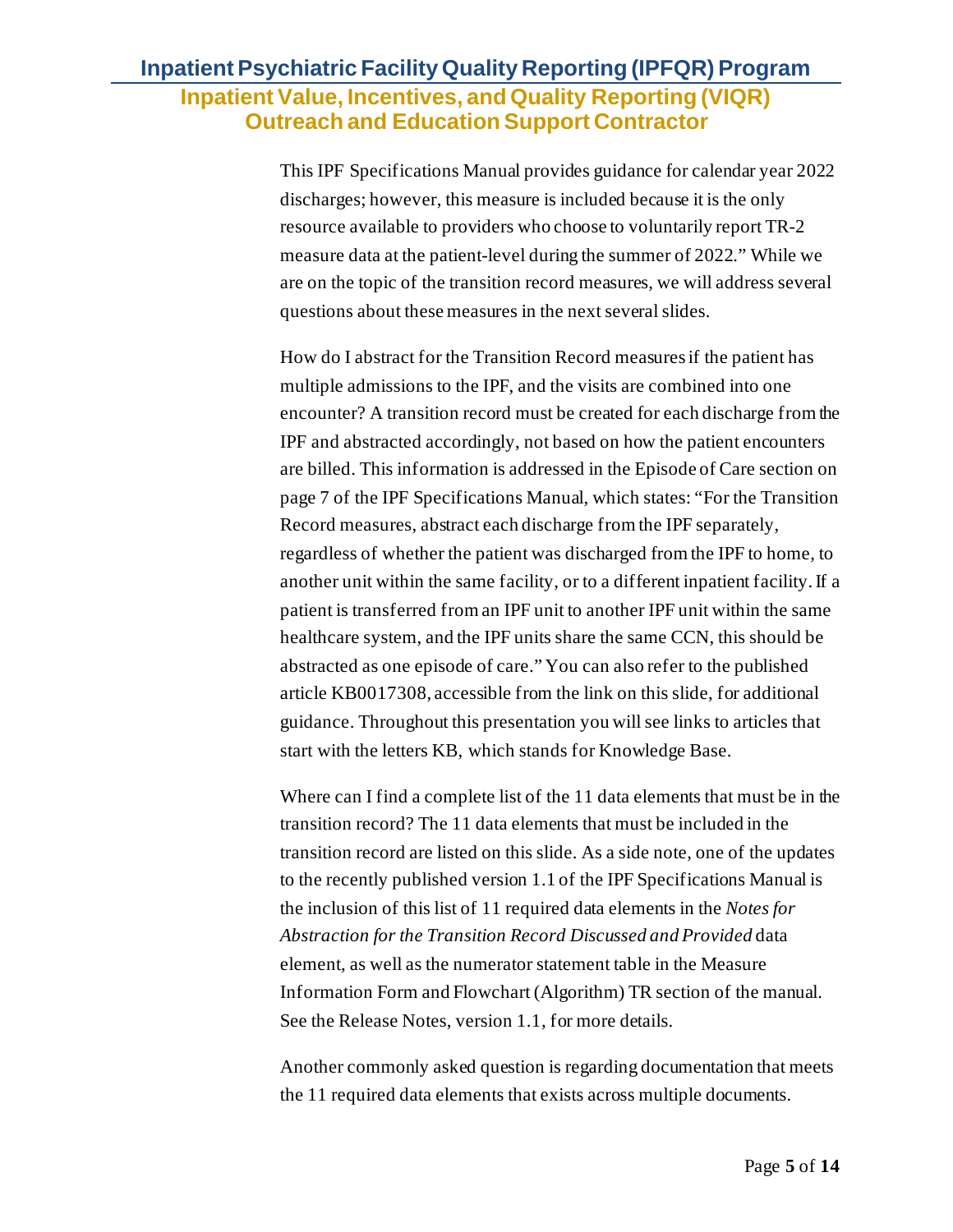For example, "Our After-Visit Summary (AVS) and discharge summary together include all 11 data elements. Can the transition record be multiple documents?" The answer is no because the transition record must be clearly identifiable as a single document containing all 11 data elements. The transition record can be multiple pages long but, if one or more elements is missing from the transition record–even though the information may be available elsewhere in the patient's medical record, such as via the patient portal or may be provided to the patient as a separate document–the transition record is considered incomplete, and the case will not be included in the numerator for the Transition Record measures. This slide includes links to a few published articles about this topic.

Now, let's review some questions that are specific to the required data elements. For instance, "Must the contact person for the 24-hour/7-day contact information, including *Physician for Emergencies Related to Inpatient Stay* data element, be a physician? Refer to the definition of the 24-hour/7-day contact information, including *Physician for Emergencies Related to Inpatient Stay* data element, on pages 16 and 146 of the IPF Specifications Manual, which states that it is appropriate to abstract "Y (Yes)" when the transition record includes documentation regarding the "physician, health care team member, or other health care personnel who has access to medical records and other information concerning the inpatient stay and who could be contacted regarding emergencies related to the stay." In other words, if the instructions documented in the transition record are sufficient to direct the patient and/or caregiver to contact the discharging IPF unit to reach someone "who has access to medical records and other information concerning the inpatient stay and who could be contacted regarding emergencies related to the stay," then it is appropriate to abstract Yes for the 24-hour/7-day contact information, including the *Physician for Emergencies Related to Inpatient Stay* data element.

We receive variations of the following question about the *Transition Record Discussed and Provided* data element quite often. For example, "Our hospital uses a signature page to indicate the transition record was discussed with and provided to the patient and/or caregiver. What should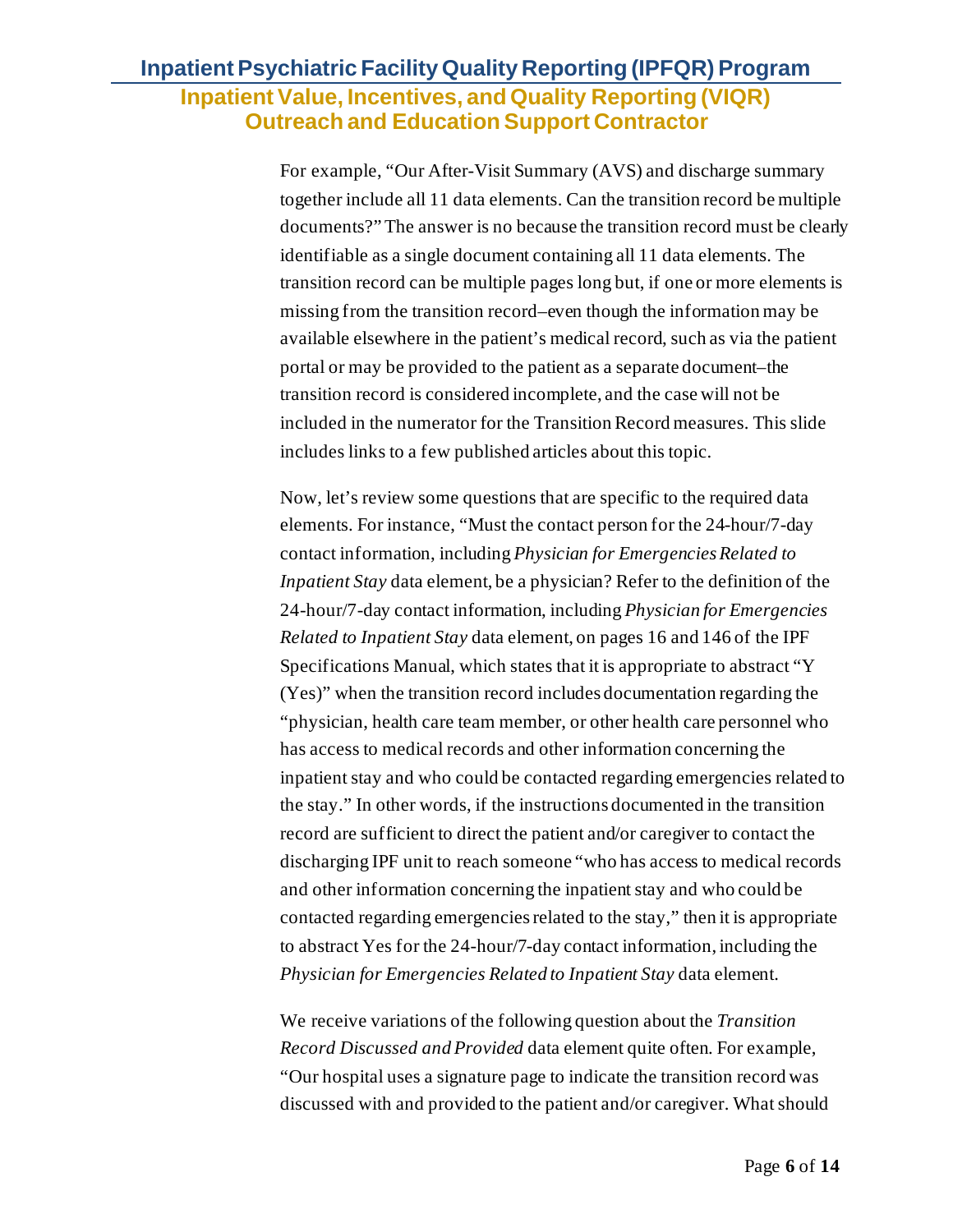we abstract if they refuse to sign?" The answer is that signatures are not required and do not indicate in and of themselves whether the transition record was discussed with and provided to the patient, the patient's caregiver, or both. If there is documentation anywhere in the medical record indicating that the transition record was discussed with and provided to the patient or the patient's caregiver at discharge, then it is acceptable to abstract Value "1 Transition record was discussed with and provided to the patient and/or caregiver at discharge" for the *Transition Record Discussed and Provided* data element, as described on page 71 of the IPF Specifications Manual, version 1.0a. If there is no such documentation in the medical record and the patient or the patient's caregiver did not sign the signature page, then abstract Value "3 Transition record was not discussed with and/or provided to the patient and/or caregiver at discharge or Unable to Determine (UTD) from the medical record documentation" for the *Transition Record Discussed and Provided* data element. This topic is addressed in article KB0017249, which you can access via the link on this slide.

Regarding the *Four Elements Discussed with Receiving Inpatient Facility* data element, several abstractors have asked, "Does the transmission of all 11 elements in the transition record to the inpatient facility satisfy the measure, or does the transition record have to be verbally discussed with the receiving facility?" There are multiple articles about this topic, which you can access in the QualityNet Q&A Tool by clicking the links on this slide. If a patient is discharged from an IPF to an inpatient facility, then the *Four Elements Discussed with Receiving Inpatient Facility* data element must be met. Documentation of verbal communication regarding the four elements (at a minimum), is required to abstract Yes as defined for the *Four Elements Discussed with Receiving Inpatient Facility* data element on page 38 of the IPF Specifications Manual. The discussion can occur during a verbal report when the patient transitions to a medical floor, for example, or by phone to the receiving inpatient facility.

This is a commonly asked question about the *Major Procedures and Tests Performed During Inpatient Stay and Summary of Results* data element.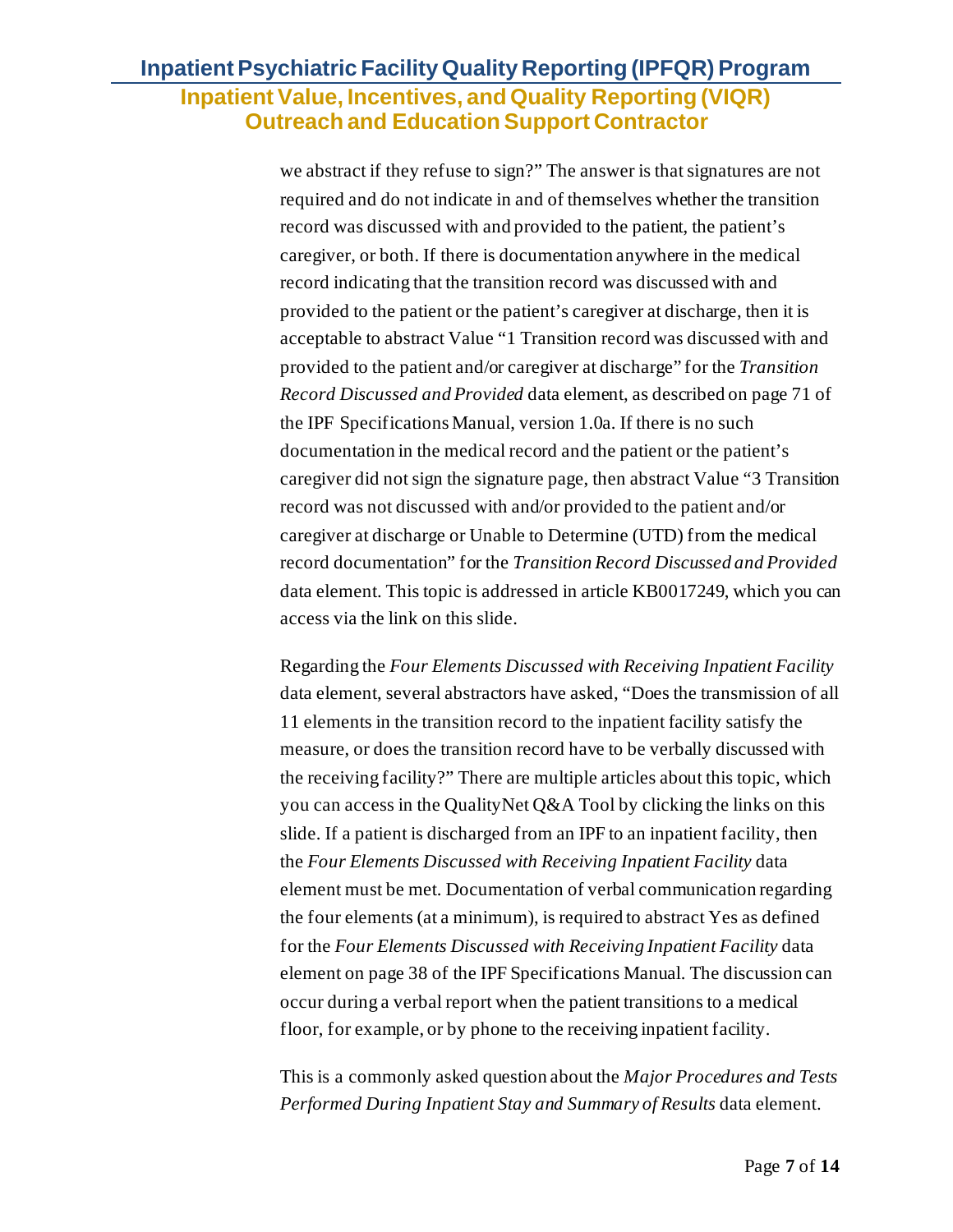"When tests were completed during the IPF stay, do the results need to be documented in the transition record, or is a blanket statement that the results were discussed with the patient and/or caregiver sufficient?" The answer is that a blanket statement is not sufficient. Documentation of the specific noteworthy test or tests performed, and the results of those tests in the transition record, is required to abstract Yes for the *Major Procedures and Tests Performed During Inpatient Stay and Summary of Results* data element, unless there is documentation that none were performed during the IPF stay. Refer to the second bullet in the Notes for Abstraction for this data element on page 44 of the IPF Specifications Manual, version 1.0a, which states: "The name and results of noteworthy procedures and tests performed during the IPF stay must be documented to meet this element, if applicable." Also, note the following abstraction guidance on page 9 of the IPF specifications manual: "The medical record must be abstracted as documented, taken at "face value." Information should not be added after the fact and assumptions should not be made to meet a measure. Documentation is not to be added at the time of abstraction to ensure the passing of measures for the IPFQR Program. When the value documented is obviously in error (not a valid format/range or outside of the parameters for the data element) and no other documentation is found that provides this information, the abstractor should select Unable to Determine, or UTD."

What if the patient's active problem list is documented in the transition record? Is this sufficient to abstract Yes) for the *Principal Diagnosis at Discharge* data element? No. Refer to the second bullet in the Notes for Abstraction for the *Principal Diagnosis at Discharge* data element on page 63 of the IPF Specifications Manual, version 1.0a, which states: "The principal diagnosis must be clearly identified in the transition record to meet this data element. A problem list cannot be used to meet this element."

If the discharge diagnosis list is numbered, but there is no distinguishing principal diagnosis, will this meet the *Principal Diagnosis at Discharge*  data element?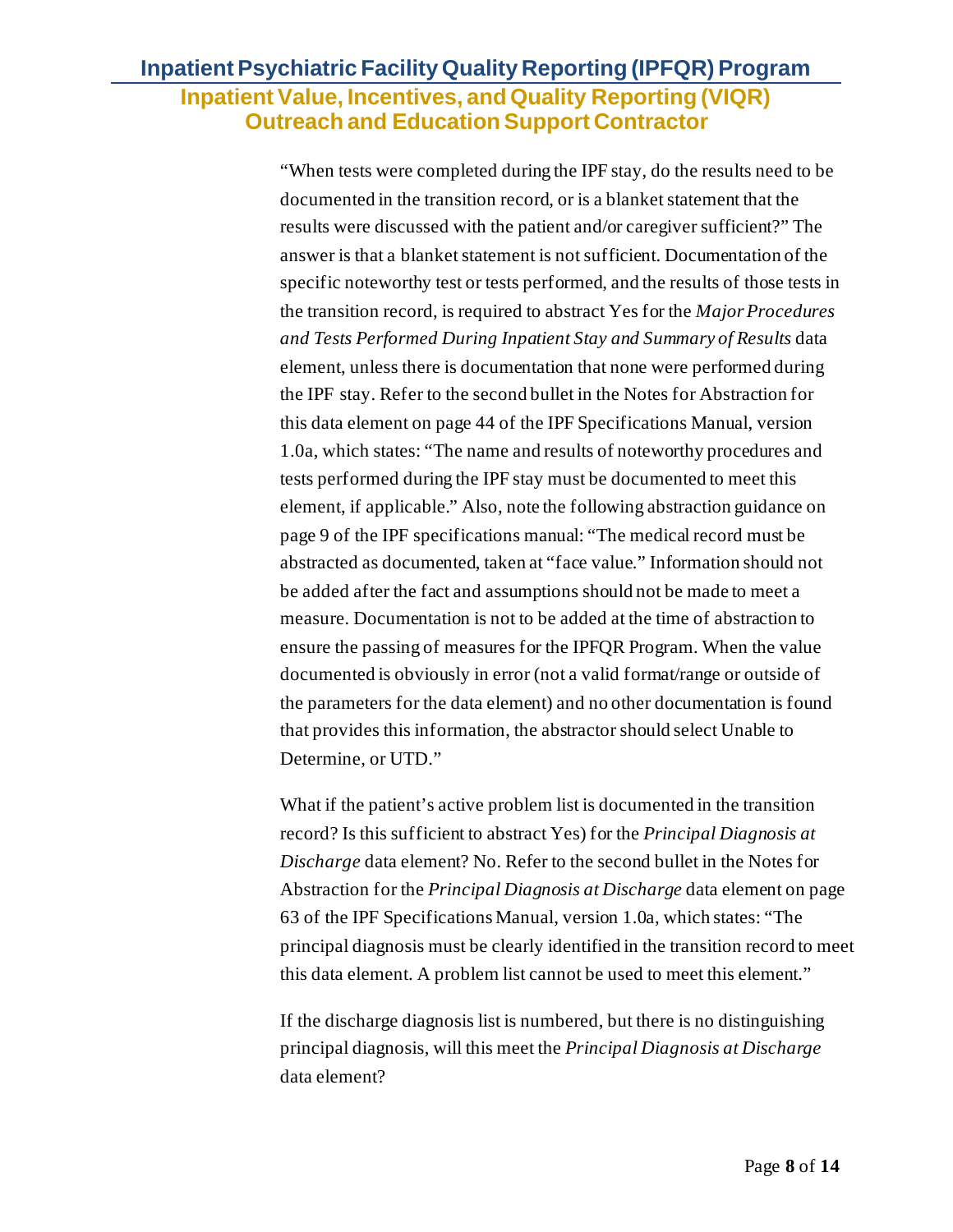Again, the answer is no. Again, refer to the second bullet in the Notes for Abstraction for the *Principal Diagnosis at Discharge* data element. Page 62 of the IPF Specifications Manual states: "The principal diagnosis must be clearly identified in the transition record to meet this data element." Listing more than one diagnosis under "Principal Diagnosis" in the transition record introduces ambiguity as to which one is the final principal diagnosis and thereby would not meet this data element. If the transition record clearly labels the final principal diagnosis at discharge and lists only one diagnosis under that label, regardless of other diagnoses listed elsewhere in the transition record), then the *Principal Diagnosis at Discharge* data element is met. If, when abstracting, there is ambiguity or doubt as to whether a data element is met, then abstract No for the data element.

Several stakeholders have submitted questions about the *IPF Discharge Disposition* data element, which I will address in the next few slides. What types of facilities meet Value "1 Home" for the *IPF Discharge Disposition* data element? If the patient was discharged to a place where the patient will no longer receive inpatient-level healthcare services, such as a home residence or homeless shelter, then it is appropriate to abstract Value "1 Home" for the *IPF Discharge Disposition* data element.

What types of facilities meet Value "2 Inpatient Facility" for the *IPF Discharge Disposition* data element? To determine whether the patient was discharged to an inpatient facility, refer to the second bullet in the Notes for Abstraction for the *IPF Discharge Disposition* data element on page 40, which states: "If the patient is discharged to a location where the patient will receive inpatient-level health care services, then abstract Value '2 Inpatient Facility'." A few examples, though not inclusive, are included in the definition of the term "inpatient facility" on page 150 of the manual, which states "hospital inpatient or observation, skilled nursing facility, rehabilitation facility, or IPF."

To abstract Value 3 for the *IPF Discharge Disposition* data element, how can I tell if a patient discontinued care?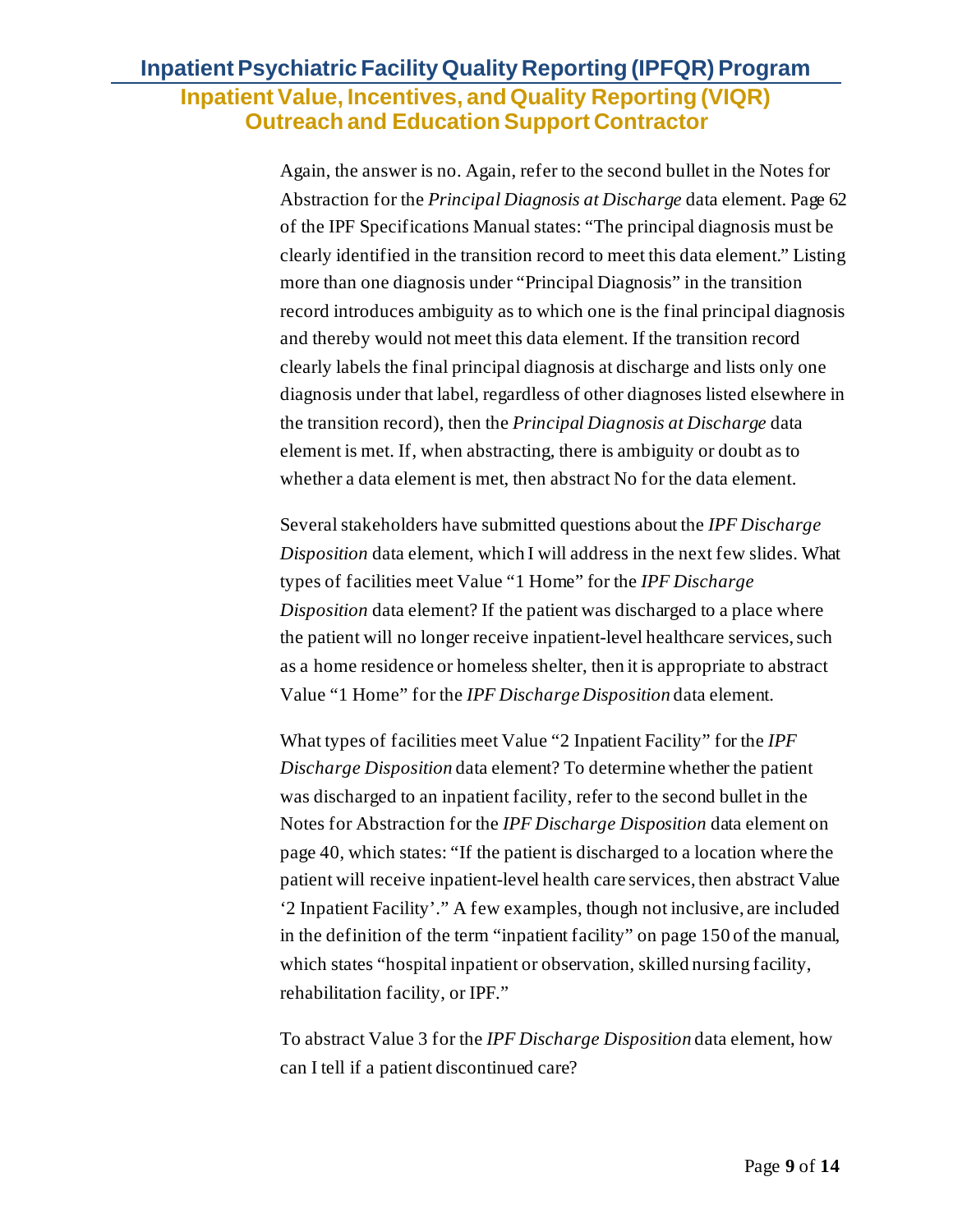It is appropriate to abstract Value 3 for the *IPF Discharge Disposition* data element when there is documentation in the medical record that the patient died, left against medical advice, or discontinued care. Per the definition of the term "discontinued care" on page 149 of the IPF Specifications Manual, it "includes elopement and failure to return from leave," both of which are described in the definition. Refer to the link on this slide for additional information.

We receive quite a few questions about the *Advance Directives or Surrogate Decision Maker Documented OR Documented Reason for Not Providing Advance Care Plan* data element, including questions regarding states or age groups for whom advance directives may not be enforceable. For example, "Advance directives are not enforceable in my state. Is documentation of the law sufficient to meet the data element?" No. This is because the psychiatric and non-psychiatric, or medical, advance directives or the designation of a surrogate decision maker can still be completed, even if it is not enforceable. This is applicable for pediatric and adult patients alike. We encourage you to review the articles referenced on this slide for additional guidance.

Does the surrogate decision maker need to be identified by first and last name to meet the data element? There are no format requirements for the name of the surrogate decision maker. Per the last sentence in the definition of the term "surrogate decision maker" on page 154 of the IPF Specifications Manual, "The surrogate decision maker must be identified in the transition record by name and telephone number." Documentation of a descriptor and first name, such as "daughter Sue," and the surrogate decision maker's contact number would meet this requirement. Ideally, the surrogate decision maker would be identified by first and last name in the transition record to reduce or avoid confusion, particularly if the patient and the surrogate decision maker share the same or similar names, but the inclusion of the telephone number is also important to ensure that the person can be contacted.

Another data element for which we receive several questions on a regular basis is the *Reason for IPF Admission* data element.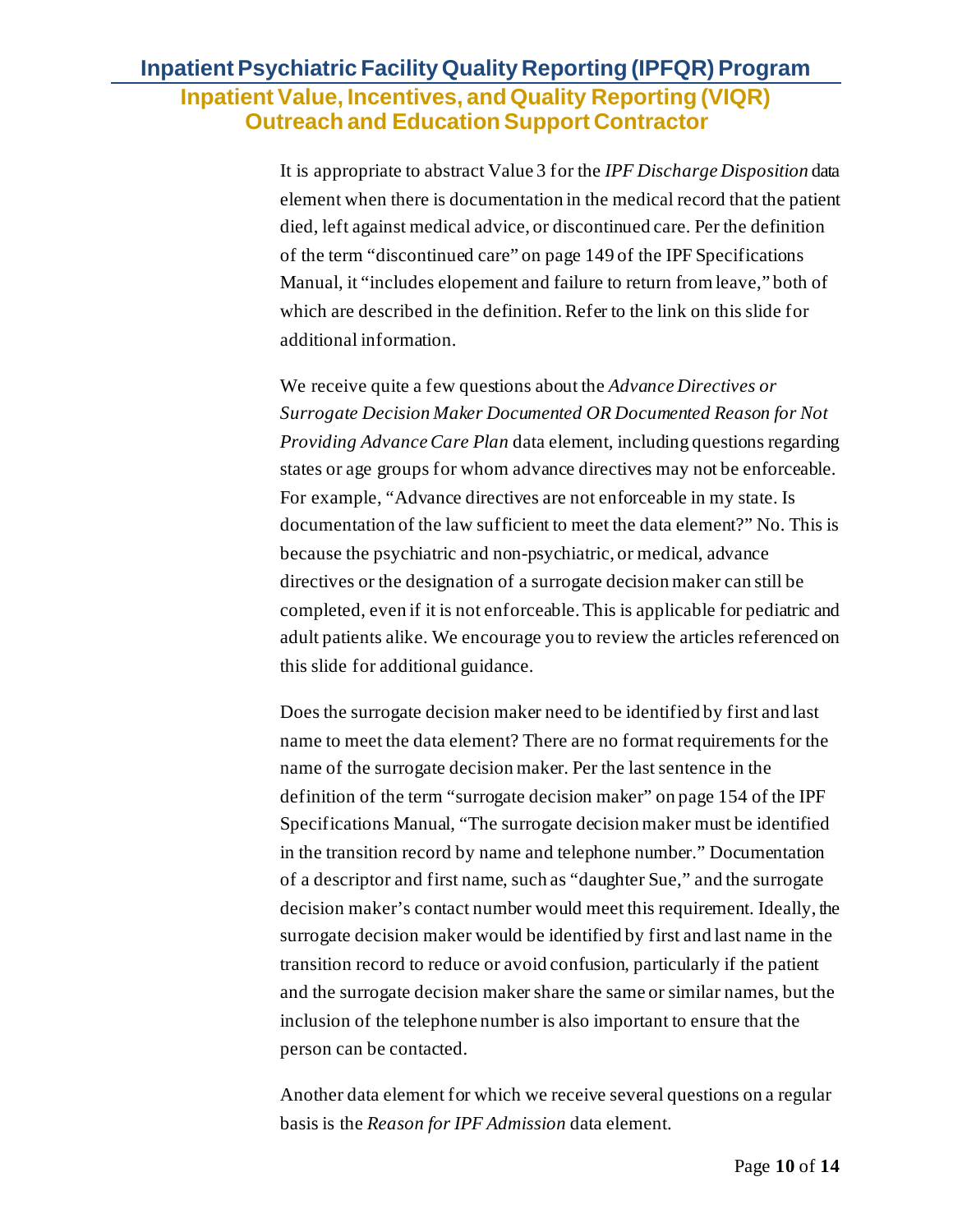Many would like to know: What do I need to document to meet the *Reason for IPF Admission* data element? Is there an inclusion and exclusion list of terms for the data element? To abstract Yes for the *Reason for IPF Admission* data element, the transition record must include documentation that states how the patient came to be admitted to the IPF or why the patient was admitted to the IPF and the triggering or precipitating event that led to IPF admission, if applicable. Examples of how the patient was admitted include the patient was self-admitted, was brought in by a family member, was transported by police, or was admitted through the ER. Documentation regarding why the patient was admitted would include the behaviors and symptoms that led to IPF admission. A triggering event should be included if there was one. In the absence of a triggering event, a clear description of how and/or why the patient was admitted is sufficient to abstract Yes for the *Reason for IPF Admission* data element.

Many times, we receive requests for a specific example of documentation that will meet the *Reason for IPF Admission* data element and inquiries as to whether documentation of "Danger to self" is sufficient to abstract Yes for the *Reason for IPF Admission* data element. Specific examples are provided in the Notes for Abstraction for the *Reason for IPF Admission* data element on page 64 of the IPF Specifications Manual, version 1.0a. The sample documentation demonstrates how an IPF can succinctly include all the information that is most useful for this data element. Documentation of "danger to self" is too vague, but it can be conveyed with more precision, as shown in the following example from page 64 of the manual: "Jane Doe was admitted with a 2-month history of an increasingly depressed mood, difficulty sleeping, and suicidal thoughts with a plan to take an overdose. Recent events include poor adherence with antidepressant treatment, becoming homeless, and conflict with family that led them to contact police."

Some will say, "I reviewed the specifications and the Notes for Abstraction for the *Reason for IPF Admission* data element, but can you help me understand how to determine if the documentation is sufficient?"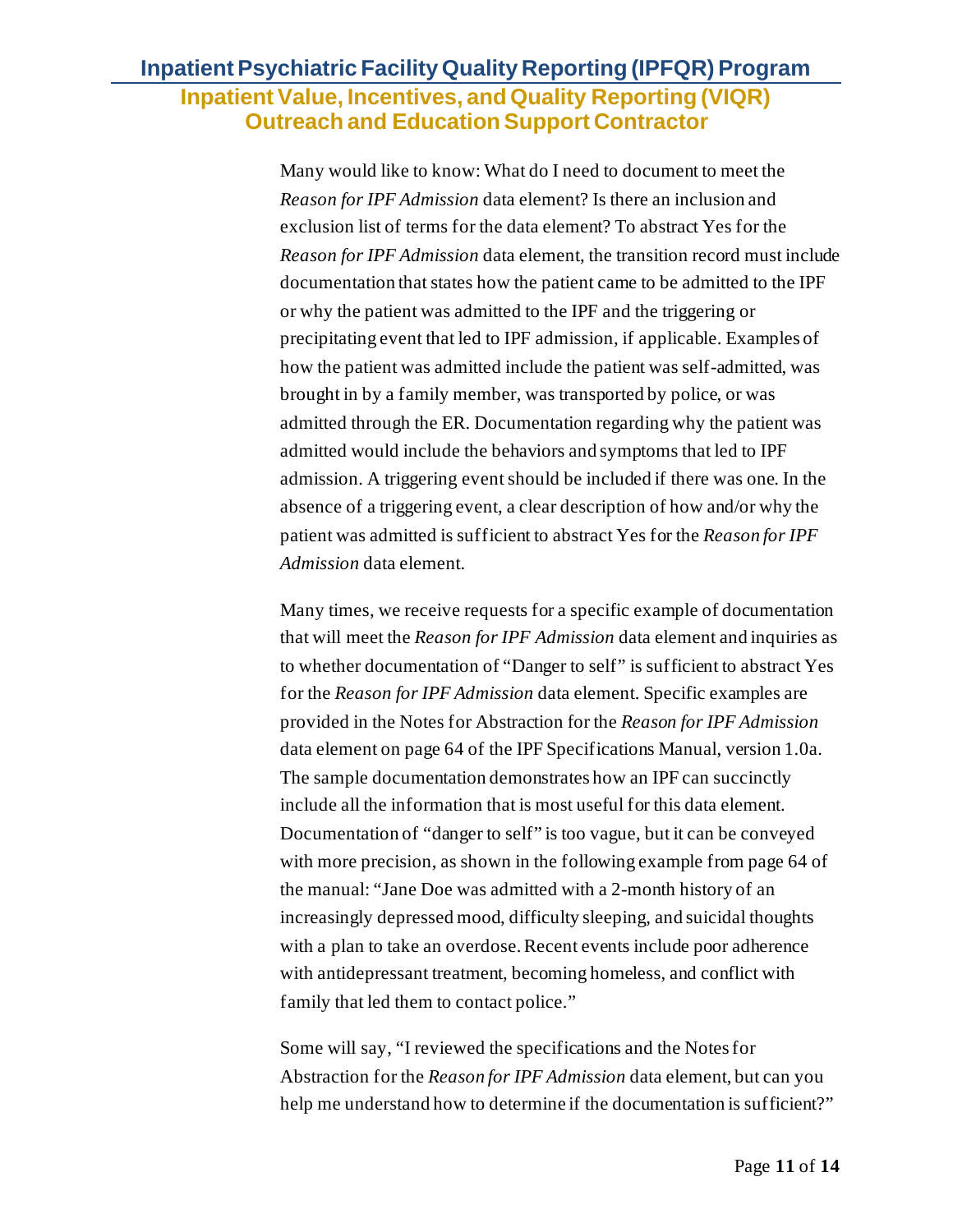This slide breaks down how the first example provided on page 64 of the IPF Specifications Manual, which was included on the previous slide, meets the *Reason for IPF Admission* data element. The documentation explains why the patient was admitted, including a description of the patient's behaviors and symptoms that led to the patient's admission. It was specifically due to "increasingly depressed mood, difficulty sleeping, and suicidal thoughts with a plan to take an overdose". It also states how the patient came to the IPF, the circumstances of the admission. In this case, the patient was brought in by police. Finally, it addresses the triggering, or precipitating, events that led to why the patient was admitted to the IPF, namely "poor adherence with antidepressant treatment, becoming homeless, and conflict with family."

What about documentation of "Needs detox; psychosis or thought disorder"? Is this sufficient to meet the *Reason for IPF Admission* data element? No, the documentation provided does not meet the *Reason for IPF Admission* data element. The documentation is missing a clear description of how and/or why the patient was admitted to the IPF. Documentation of "psychosis or thought disorder" is not sufficient per the last sentence in the definition of the data element: "A diagnosis or a list of symptoms alone is not sufficient." Also, documentation of "needs detox" is too vague. Additional detail around how the patient came to the IPF, for example, through self-admission or brought in by a family member; the behaviors that led to admission, such as the patient expressed auditory and visual hallucinations to family member; and a description of the triggering event, such as the patient attempted detox from heroin, would meet the data element.

The last few commonly asked questions in this webinar pertain to preparation for the voluntary period of patient-level reporting of IPFQR Program chart-abstracted measures. For example, "Are separate XML files required for each episode of care?" The answer is yes. We recommend that you refer to the guidance provided on page 107 in the IPF Specifications Manual, version 1.0a, which states, "Each case must have a separate XML file."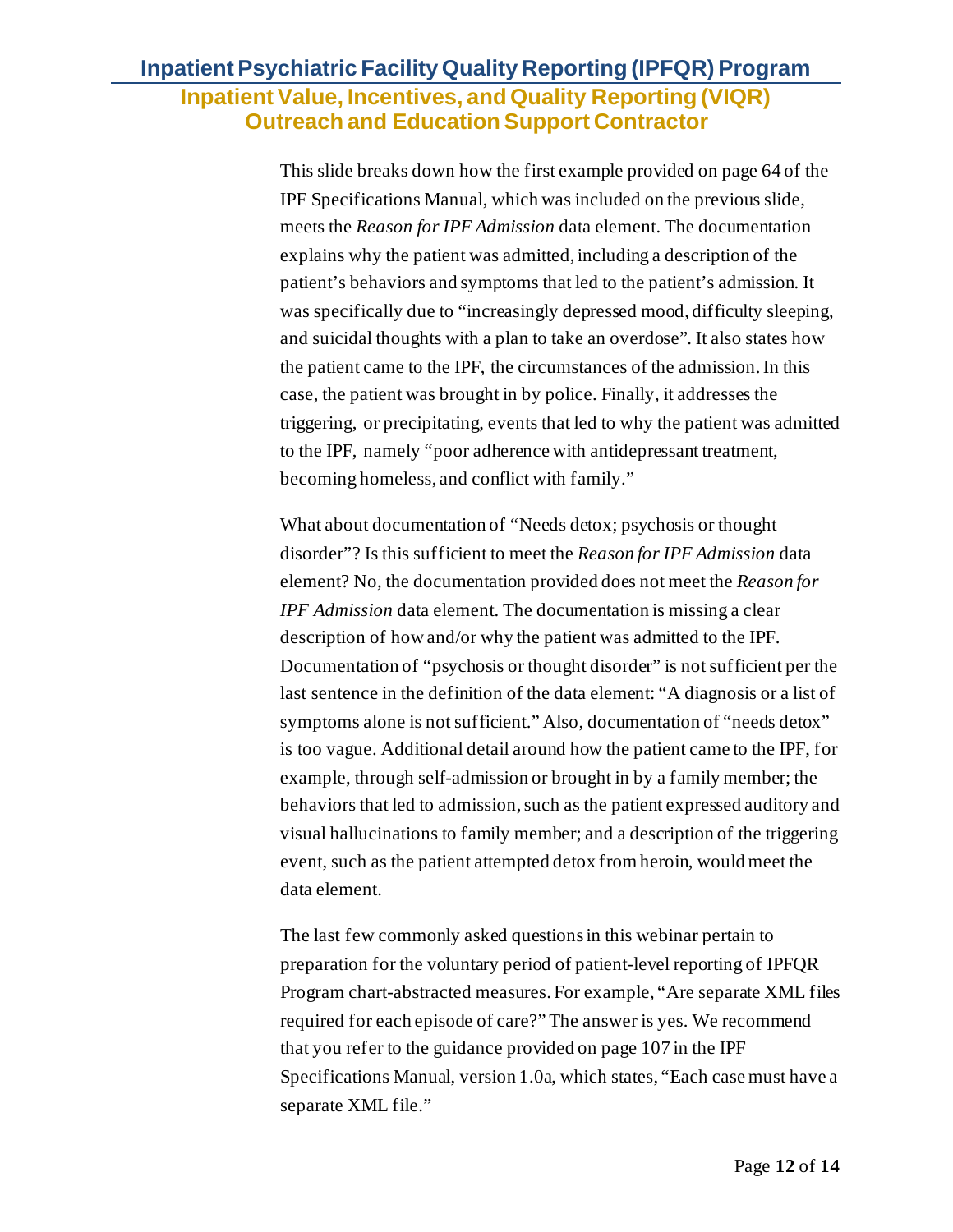Exceptions pertaining to the Transition Record and HBIPS event measures are also described on this page. For the Transition Record measures, each discharge from the IPF must be abstracted as a separate episode of care, not based on how the inpatient stay was billed. This is regardless of whether the patient was discharged from the IPF to home, to another unit within the same facility, or to a different inpatient facility. Regarding the HBIPS-2 and HBIPS-3 event measures, if a patient has multiple events, specific patient identifiers must match for each event record transmitted.

Can a ZIP folder containing 15,000 XML files be uploaded into the HQR system? Yes, a single zip folder containing 15,000 XML files for the reporting period will be acceptable.

When will the calendar year 2023 specifications be available? Version 1.1 of the IPF Specifications Manual, which is effective January 1, 2023, posted to the QualityNet website on May 27, 2022.

This slide includes images that display the updated layout for the manual going forward. Similar to the style in which the IQR manual is published, the IPF Specifications manual as a whole and the associated Release Notes document will continue to be published in a table near the top of the web page, and the remainder of the page will provide the opportunity to download each section of the manual separately.

You may be wondering, "What is next?"

Here is a list of a few of the upcoming webinar topics, including Part 3 of this webinar series, which you can access On Demand. CMS will send email notifications about the remaining educational webinar events to subscribers of the IPFQR Program Listserve.

Now, let's review some helpful resources.

Here are the acronyms addressed in this webinar.